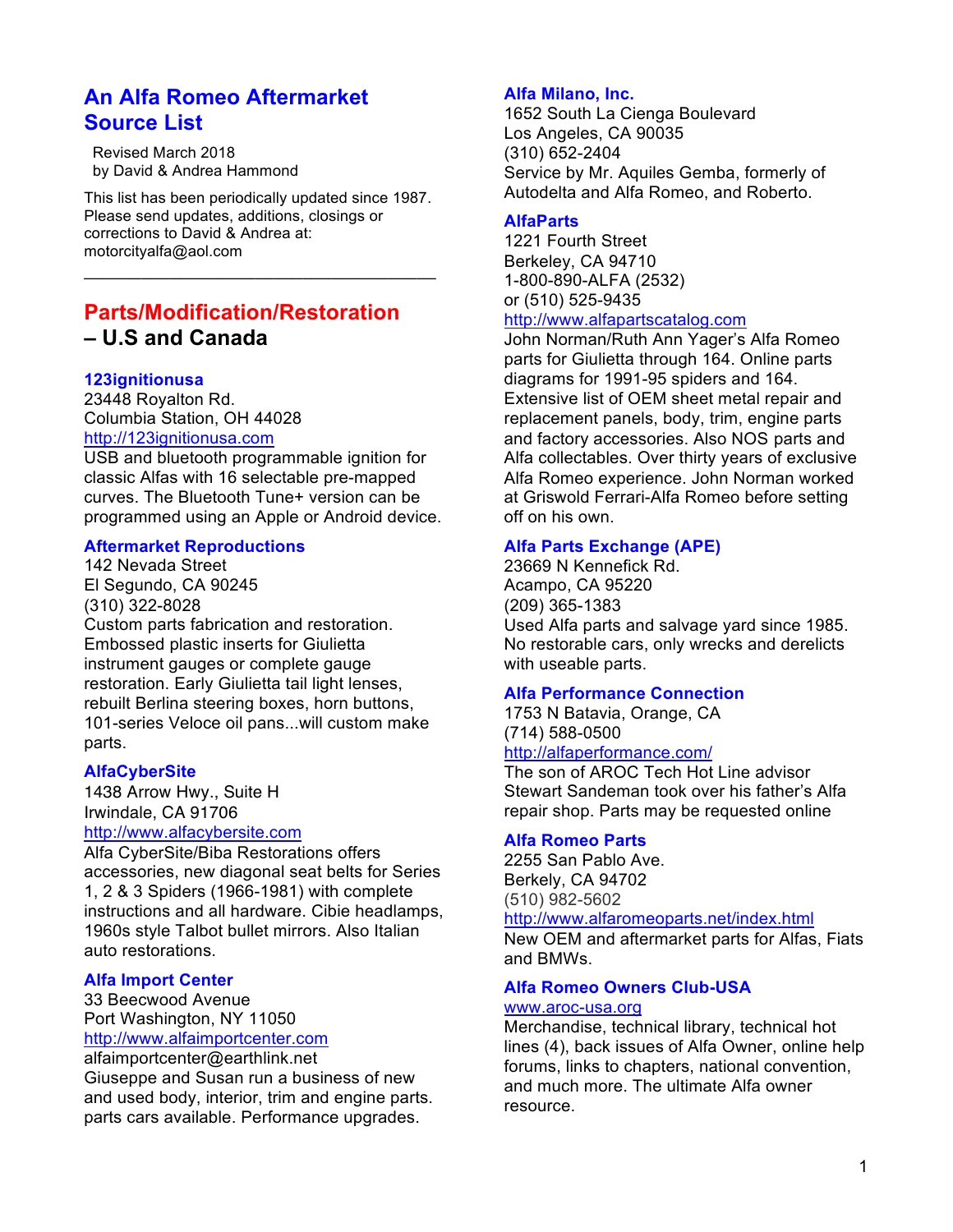# **Alfa Sport**

12216 N. 62nd. St. Scottsdale, AZ 85254 (920) 946-1070 alfasport74@gmail.com http://www.alfarex.com

Engine, transmission, transaxle and carburetor rebuilds. Mechanical restoration, performance rebuilds and full race prep. Rex Chalmers relocated from Wisconsin to Arizona in 2011.

# **Alfas Unlimited**

89 Greenwoods Road W. Route 44 Norfolk, CT 06058 http://www.alfasunlimited.com/

E-mail: inquiry@alfasunlimited.com or keith@alfasunlimited.com Keith Goring has restored many Alfas, including some he has owned at one time or another, such as a TZ and the Giulietta Bertone Spider prototype. He has campaigned a team of GTV6s and Milanos in IMSA and is a former Chief of Tech for VSCCA (presently on the Classification Committee). Maintenance, restoration and race prep since 1975.

#### **Alfissimo Internationa**l

5300 Country Club Dr. Flagstaff, AZ 86004 928-526-0549

# http://www.alfissimo.com

Contact@alfissimo.com

This 164 specialist moved from Scottsdale and expanded to other Alfas from GTV6 to new Giulias. Many performance and OEM parts. B&G sport suspensions, German performance headers for 64, Milano, Spider and GTV6, Eibach sway bars, Squadra chips and more. The 164 parts selection is wider than typical sources.

# **Apex Vintage**

8613-C Barefoot Industrial Rd. Raleigh, NC 27617 (919) 781-1871 E-mail: cboyd@apexvintage.com http://www.apexvintage.com

Cecil Boyd took over when Peter Krause sold Krause & England in 2007 to open a performance driving instruction business. Apex Vintage is for Alfa vintage race prep, fabrication shop and support services.

## **AutoComponenti**

8906 Darke County Line Brookville, OH 45309 (937) 884-5142

#### http://www.autocomponenti.com

Jim Steck is an auto engineer, Alfa nut and advisor/builder/driver to the Bonneville world speed record '4SFED' Alfas. His high-tech, aircraft-style fabricated GTV is amazing, as are high-end racing components Jim designs and builds. Steck also modifies Marelli distributors into electronic conversions for single-plug engines and fabricates electronic twin-spark distributors. Lightweight steel flywheels (lighter than Tilton aluminum flywheel) and clutch kits. Custom turbocharger and supercharger installations, fabrication of windage trays, trapdoor oil pans, intercoolers, headers and more. Go the web site if for no other reason than to look at the photos and descriptions.

# **Auto Italia Sportiva**

1201 Glen Cove Dr. Richardson, TX 75080 (972) 699-1819 or (972) 849-6306 fax: (972) 235-7239 E-mail: lionel.velez@gmail.com

# http://www.classicwiring.com

Lionel Velez has wiring harnesses for 1900, Giulietta, 105 GT and GTV, Duetto/105/115 spiders. Comes with laminated wiring diagram. They're not cheap but are complete and well made. AIS also fabricates metal parts for Giulietta and Giulia such as exact reproduction battery trays, trunk floors; 750 and 101 Giulietta Spider leather convertible straps with hardware, reproduction Giulietta and Giulia tool kits with tool rolls; tunnel covers and firewall mats.

# **Baldwin Oil Filters**

(see Icon International)

## **Besic Motorsports**

21W167 Hill Avenue Glen Ellyn, IL 60137 (630) 469-5626 Fax: (630) 469-0739

Mike Besic offers cars for sales, parts and pace car prep. Bonnie, the yellow Alfa Romeo Spider that went 203.108 MPH at Bonneville (a world record for its class) was worked on by Besic.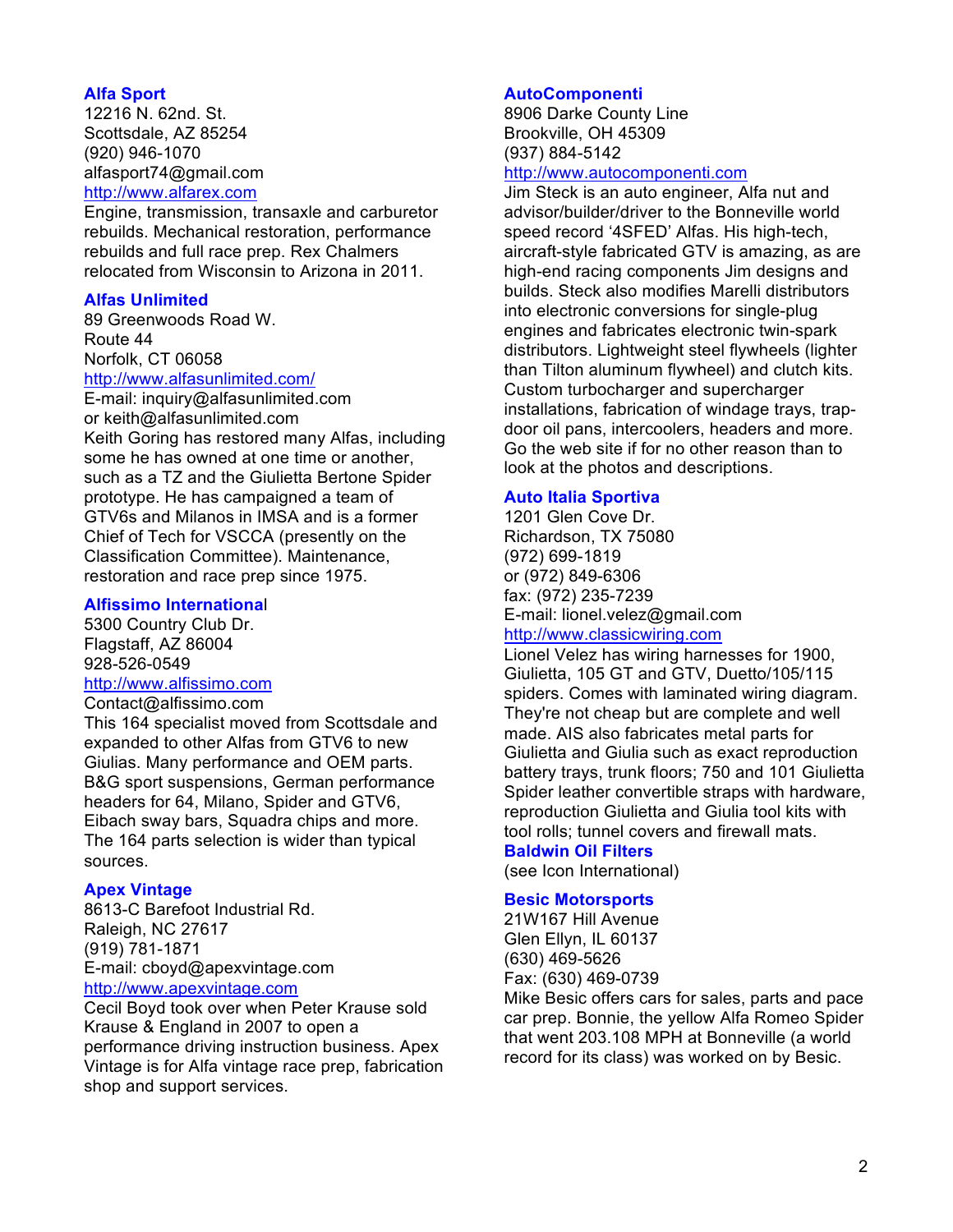# **Brake Materials & Parts, Inc.**

800 Sherman Blvd Fort Wayne, IN 46808 (260) 426-3331 BrakePartsSTOP@aol.com

http://www.brakematerialsandparts.webs.com/ Scott & Margaret Bethke are AROC members and sports car owners. Third generaion familyowned business specializing in brakes since 1936. They are also the brake rebuilder for top restorers in the US, on many concours winners with the highest quality parts available. Specializes in custom rebuilding and relining. They will also arc shoes to fit the drums when providing both relining and machining services. Rebuilding services include brake bands, brake shoes, calipers, master cylinders, wheel cylinders and power brake units.

## **Carclassic**

7311 N12th Street, Suite 07 Miami, FL 33126 http://www.carclassic.biz

Replica decals for engine bay, stickers and

labels for European cars. They have just about everything allowed within copyright laws. Useful for restorations.

# **CARiD**

1 Corporate Dr. Cranbury, NJ 08512 (800) 505-3274 info@carid.com https://www.carid.com

4C and Giulia performance exhaust systems, lighting, performance parts and wheels. Universal power window kits. Also 164 hoods (believe it or not).

## **Car Junky**

## http://www.cariunky.com

New aftermarket replacement (mostly engine and electrical) stuff for your Alfa. Filters, gaskets, lights, switches and many relatively common items. Know the part you're looking for because many 'universal' parts that do not apply will come up for your year and model (e.g., the large air filter shown for a 1600 Duetto is not correct and others are for individual air horns to the carburetors, wiper blades are black Anco replacement arms, etc.). Complete list and prices online.

# **Centerline International**

1220 Commerce Court Lafayette, CO 80026 1-888-750-2532 (303) 447-0239

# http://www.centerlinealfa.com

Extensive new Alfa replacement parts for maintenance, restoration and competition for over 30 years, Giulietta through Stelvio. Body parts, brakes, cooling, electrical, engine, exhaust, flywheel, clutch, fuel, interior, steering, suspension, transmission, Italian reproduction radiators, trim parts and accessories. A major resource, always with something new. Centerline acquired International Autoparts. Helpful, knowledgeable reps, who often work to find that part for you even if it is not in the catalog. One in particular is Rob Steele, who grew up helping work on his father's Giuliettas and Giulias. Contact him at rob@centerlinealfa.com

# **Coker Tire**

317 Chestnut St. Chattanooga, TN 27402 (866) 516-3215

# https://www.cokertire.com/

Classic tires and wheels. Shop by year, make and model or size. Since 1958 (the son of the founder runs the company). Interesting museum and restoration shop.

## **CP-Carillo**

(949) 567-9000 sales@cp-carillo.com http://www.cp-carrillo.com

High performance rod and piston manufacturer. Locate distributors on their website.

# **Custom Polycast**

P.O. Box 534 Mitchell, ON, Canada 0K1N0 (519) 949-7889 christopher@custompolycast.com https://custompolycast.com

Christopher Chreighton races his 1972 Alfa GTV in Canada. Bob has many years of racing both vintage and contemporary Alfas in Australia. Together they make the Velo Stack. It is a molded velocity stack with an option of variable stack length (for engine torque) with an included cutting jig and choice of choice of straight or 30-degree offset mounts. Longer stacks provide more torque at higher RPM. short stacks at lower RPM. What makes this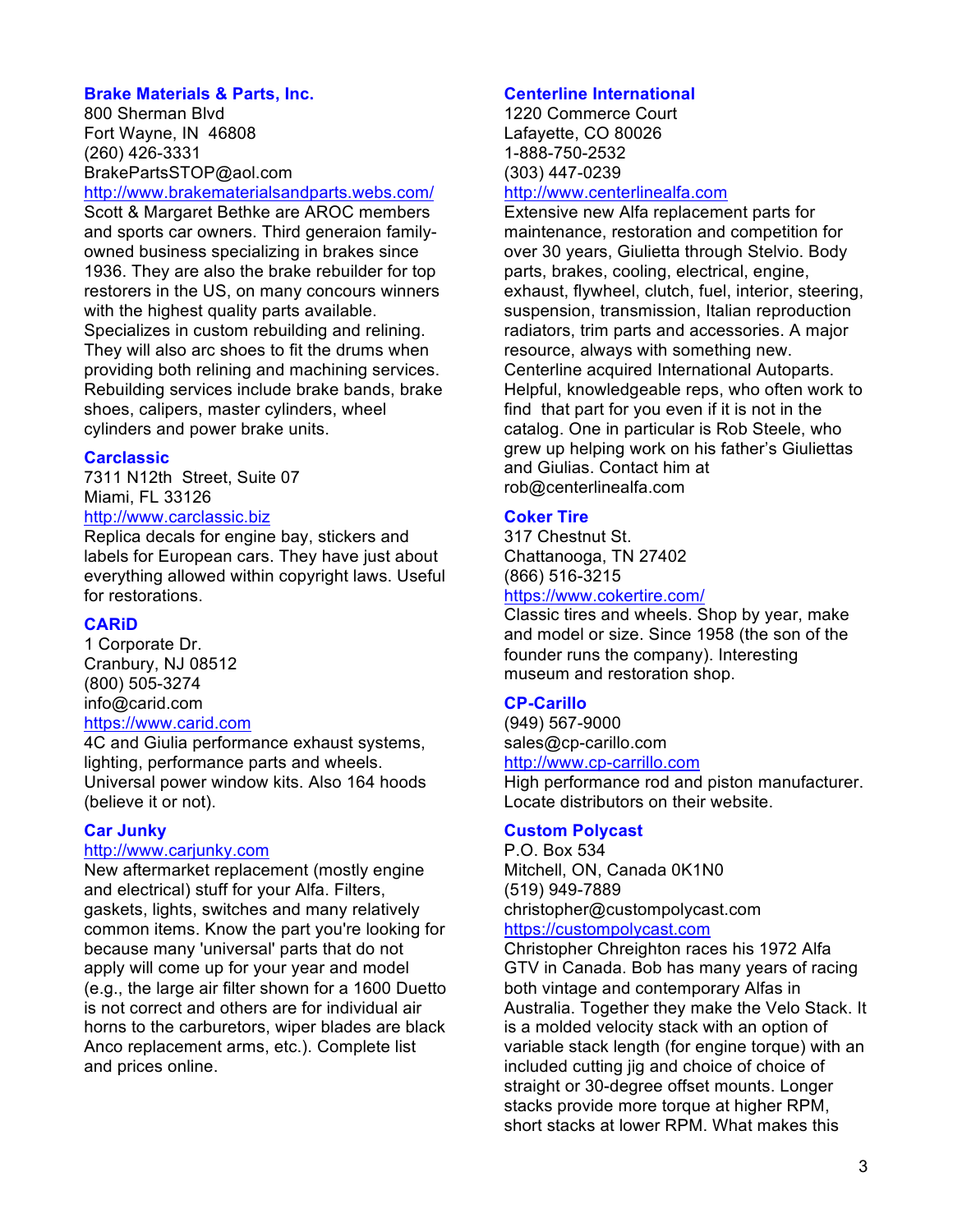stack different is a dimpled air entry for enhanced air boundary layer characteristics. A dimpled surface has about half the drag of a smooth surface. There is also a transitioned outer lip to allow air to enter the carburetor more efficiently.

# **Cruzin Performance**

Big Rapids, MI (231) 796-5705 rich@cruzinperformance.com http://www.cruzinperformance.com

Fuel injection cleaning, testing and service since 1991.

# **Custom Chrome Plating**

963 Mechanic St. Grafton, Ohio 440-926-3116 customchromeplating@yahoo.com http://www.customchromeplating.com

Jon Wright's shop was recommended by Northeast Ohio AROC members for high quality work. Two grades are available: High and Show.

## **D&M Restoration**

57-B Creekside Park Court Greenville, SC 29615 864-254-9989

#### support@dandmrestoration.com http://dandmrestoration.com

Rebuilding and restoration instruments, clocks, radios and gauges for 1920s to 1960s automobiles. They are capable of reprinting almost any instrument face more accurately than the original.

## **Dashtop**

(434) 258-2209 sales@dashtops.com http://www.dashtop.com

Dashtop by Palco Industries, Inc., manufacturers a large selection of molded plastic front dashboard covers and trunk handle plates for GTVs and Spiders. The dash caps are hard plastic covers, not vinyl replacements, but the trunk handle-pull plate (1971-1994 Spiders) replaces the often-cracked piece of black plastic.

# **DiFatta Brothers, Ltd.**

5928 Belair Road Baltimore, MD 21206 (410) 426-7524 (service and support) 1-800-638-7656 (sales)

#### http://www.difatta.com

Over thirty-five years of OEM and aftermarket Alfa parts and service. A PDF parts list can be downloaded, but it is markedly shorter than the "One Million Different Alfa Parts" advertised.

## **Ereminas Imports**

1-800-253-2468 alfaromeo@pobox.com http://alfa-romeoparts.com/

Don Ereminas closed the shop several years ago, but Colombo and Bariani cams cams, lightened transmission gears, stainless steel brake pistons, seat belts with retractors, the Ereminas spider chassis stiffener, Marchal-style 7-inch lamps, convertible tops, and the TZ replica are still available. Don spent a decade recreating the TZ for street use, adjusting it to use 2000 Spider mechanicals with heater, defroster and such, meeting DOT specifications. Ereminas can still have one built for you.

# **Fastenal Company**

# https://www.fastenal.com

Those Grade 5 short-cap hex socket/allen bolts that hold 105 seats to the tracks? Have 'em. Any metric fastener. Many locations.

## **Fini Finish**

24657 Mound Rd. Warren, MI 48091 (586) 758-0050 http://www.fini-finish.com

Higher-end prototype and custom chrome work and and priced to match. The Borawski family has run the business since 1946. Frank Borawski in charge of operations, Ron is the owner. Sister company is Arted Chrome, which runs higher-volume production chrome parts.

# **FYLP Restorations**

368 Clinton Street Binghamton, NY 13905 1-800-314-3957

#### https://www.everythingradio.com/

Antique radio and phonograph repair, including all auto radios makes and models through 1979.

## **GAHH**

8116 Lankershim Blvd North Hollywood, California 91605 800-722-2292 Fax: 818-767-2786 http://www.gahh.com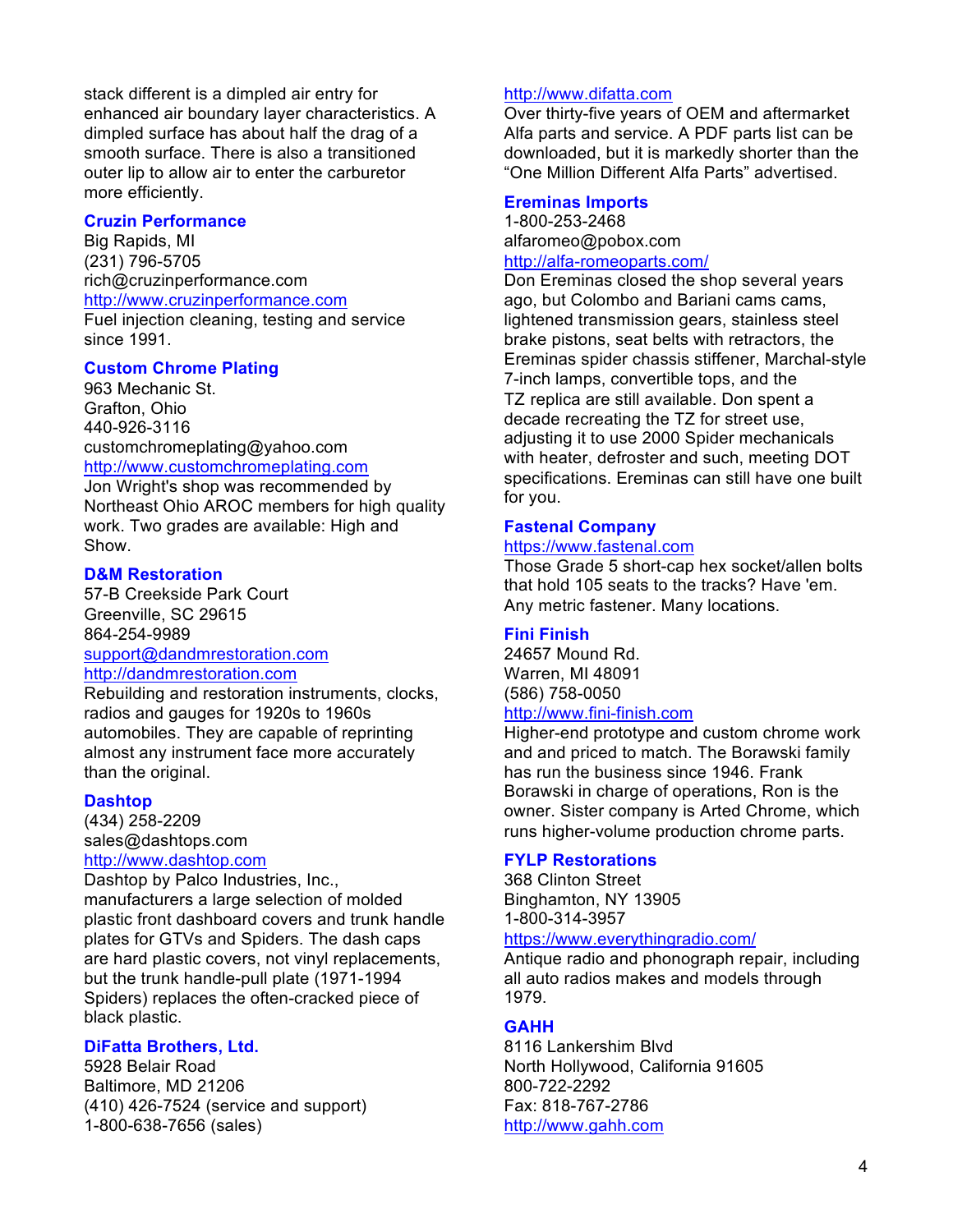Convertible tops for Alfas, mostly Haartz Stayfast and vinyl tops. Materials by the yard (make your own custom tonneau cover). Vinyl and leather dyes.

# **Goodrich Distributing**

4566 N. West Fresno, CA 93705 (559) 230-2532 bdietzel@aol.com www.goodrichdist.com Engine and cylinder head development for racing, Crower cams, Weber carbs, injection pumps,connecting rods, valves and Panasport Wheels. Richard Goodrich offers fiberglass panels for GTV, including all stock panels and original GTAm flairs. Complete front clips for Alfa race cars.

#### **Group 2 Motorsports**

2600 W. Commodore Way #3 Seattle, WA 98199 (206) 378-0900 main@g2motorsports.com http://www.group2motorsports.com

Suspension upgrades, brake kits for Milano and GTV6, EFI for 105/115 cars, Recaro, Momo, Fiske, Schroth, Sparco, Talbot, and more. European driving excursions.

#### **Hi Performance Store**

Sapulpa, OK (918) 760-0668 greg@hiperformancestore.com www.hpsimotorsports.com

This began as the very eclectic OldeBottles site. 2.5L and 3.0L V6 supercharger kits by Toby Smith (220-375 hp, custom built), HPSI silicone couplers and plenum intake kits, V6 air intake system, Silicone Vacuum Hose Kit (1982-1994 Spiders), braided air/oil separator hose kit (1982-1989 Spiders), Spider Fuel Vapor Line in-the-trunk hose kit (1982-1989), pulleys, pistons, rods, billet supercharger pulleys(!), GTV6 side (cat-back) exhaust, Super Spider and Super Verde project cars.

#### **Hooligan Racing, LLC**

Jefferson, OR 97353-9221 (541) 327-1486 hooligan@speedpal.com Past AROC president Bill Gillham has restored many Giulas, Giuliettas and Sprint Speciales to concours standards. High craftsmanship creates high demand. He does what Bill calls a

"rust up" full body restorations of 750, 101, and early 105 cars, with the occasional 1900 thrown into the mix. Bill Gillham understands Giuliettas and has for over 40 years.

#### **Icon International, Inc.**

345 North Beacon Street San Pedro, CA 90731 (310) 831-9261 support@bfwebexpress.com http://www.bfwebexpress.com

Duetto-era Alfa 1600 engines use a canistertype drop-in filter. The Baldwin P177 for old Alfas and Coventry Climax engines is available individually (\$10.33 in 2018) or in a case of 12 filters (\$85.93).

#### **Ingram Enterprises**

15613 Peterson Rd., Bldg C Burlington, WA 98233 (360) 707-5701 wing@nwlink.com or herbsanborn1@gmail.com http://www.wesingram.com

Rebuilt injection pumps, rebuilt actuators, Stage 1 through 4 cylinder heads and cams matched to injection, direct-fire ignition, programmable injection systems. DynoGraph and Electromotive services. Have rebuilt over 2600 pumps. Wes Ingram wrote a book on tuning Spica has given tech sessions at AROC national conventions.

#### **Italian Car Parts**

PO Box 515 West Linn, OR 97068 (503) 655-9811 contact@ItalianCarParts.com http://www.italiancarparts.com

A wide selection of engine, suspension and mechanical parts for 1956-1994 Alfas. Axle shafts, wheel bearings, belts, brake parts, carb rebuild kits, wheel center caps, clutch master cylinders and slave cylinders, gaskets, fuel injection parts, lenses, rubber and suspension parts, rebuilt parts, accessories, tops and boots, badges/emblems, windshields. Unusual pieces such as a rebuilt 164 air mass sensor and new, original Sprint Speciale interior window handle and rebuilt Milano column switches.

# **Italian Motor Service**

20801 Lakeshore Drive West Spicewood, TX 78669 (512) 447-7001 bj@italianmotorservice.com http://www.italianmotorservice.com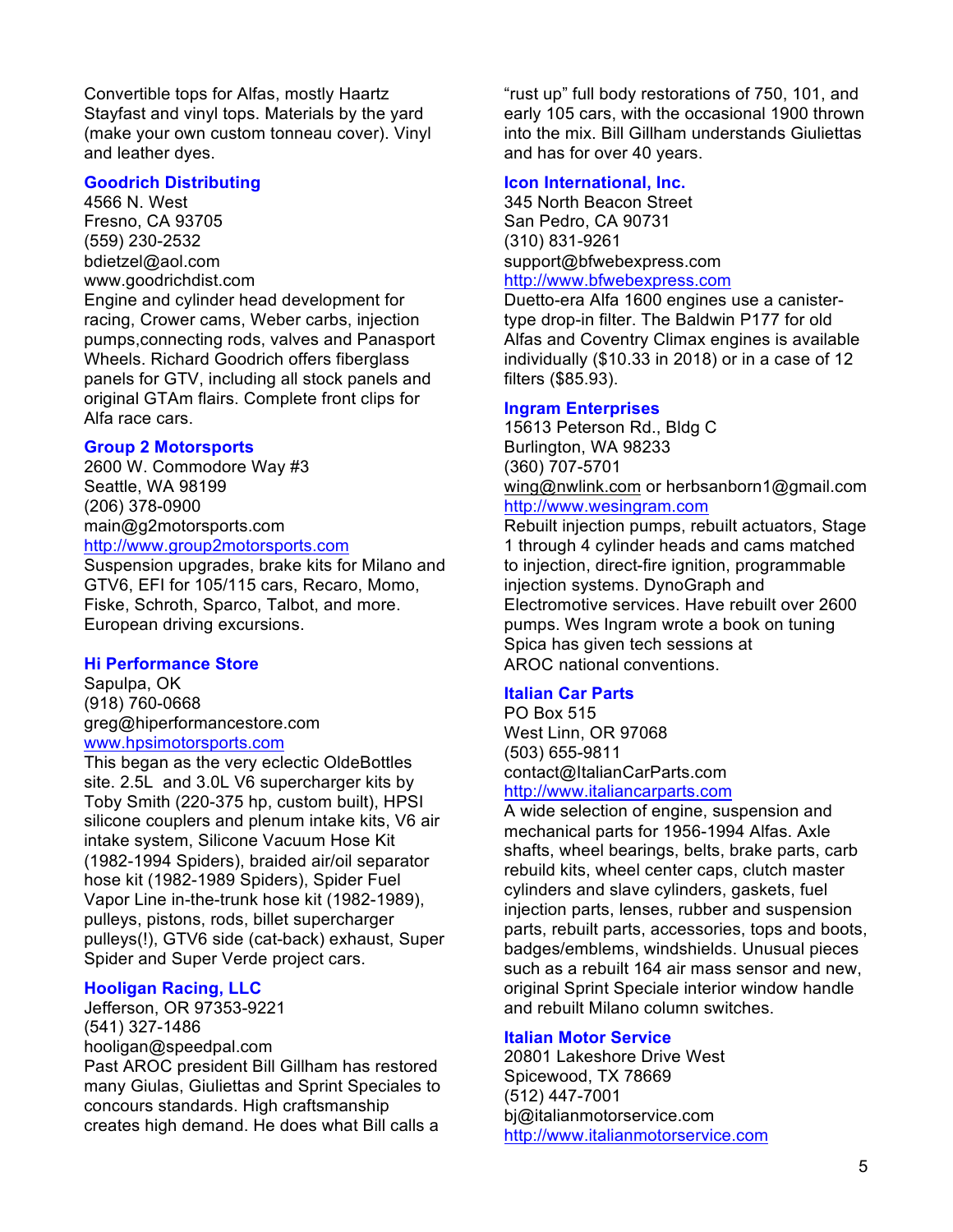They offer private tours and group gettogethers. But of more importance to those of us not near Austin, Texas, they sell reconditioned switches and controls that are rebuilt in their shop. Rebuilt, guaranteed balanced, Alfa OEM wheels with original-type finish or your own specifications; rebuilt engine assemblies (yours or theirs), balancing, boring; new, rebuilt or used cylinder heads (1300 to 3.0L) and performance heads built to order. New, used and rebuilt gas tanks plus gas tanks repaired. Also new Euro-spec tanks. Racing radiators custom made for Alfas. Alfa service and parts since 1969. Selling-off Alfa parts collection and cars as of March 2018.

#### **Italian Motor Works**

623 Dunton Circle Smyrna, Ga. 30082 770-433-0552 High performance engine, transmission and transaxle, and engine swaps on Alfas. Supercharger and turbocharger systems, displacement increase, hot cams, etc. All custom built, since 1982.

#### **Joe's Classic Car Radio**

201 Woodbluff Rd. Laurens, SC 29360 joesclassiccarradio@yahoo.com http://joesclassiccarradio.com/Resto.html

Restoration, rebuild, conversion, updates and Bluetooth options. They will also custom build radios for custom cars.

#### **Just Dashes**

5941 Lemona Avenue Van Nuys, CA 91411 (818) 780-9005

# http://www.justdashes.com

Restoration of dash pads and arm rests to concours quality plus custom work. Photos of 2600, Duetto, 1750 Spider, GTV restorations are on the website.

#### **Lubrimont**

8960 Boul Metropolitain E Anjou, QC, Canada (514) 352-2447 lubrimont@sprint.ca Assorted auto parts near Montreal. Good reputation among our friends to the north.

## **Lucas Classic Tires**

2850 Temple Avenue Long Beach, CA 90806

#### (562) 595-6721 Phone http://www.LucasClassicTires.com

Maytag Smith is the U.S. distributor for Pirelli Vintage tires. Pirelli Cinturato 155 SR15, 155DR15, and 165HR400 tires for 1950-60s Alfas, other vintage sizes and models.

#### **M&T Manufacturing**

30 Hopkins Lane Peacedale, RI 02879 (401) 789-0497 1-800-999-2892 (orders only) e-mail:support@mtmfg.com http://www.convertibletopguys.com

Manufacturer and distributor of convertible tops since 1975. All Alfa Spiders, 1956-2003, including GTC and 2600.

#### **Max Speeding Rods**

maxspeedingrodssales@gmail.com msrnike@gmail.com http://www.maxspeedingrods.com

Enter the store, type "Alfa Romeo" in the search box and you'll be viewing forged H-beam GTA and V6 Alfa connecting rods.

#### **Midwest Fabrics**

1226 Concord St S South St Paul Minneapolis MN 55075, USA **(**651) 451-6289 contact@midwestfabrics.com

OEM automotive vinyl and fabrics by the yard for Ford, GM, Chrysler, Toyota and GM models, 2001-2016. If you are not planning to match original materials, this is one place to look.

#### **Mike Hagan Antique Auto Radio**

235 Glouster Rd Fairless Hills, PA 19030 http://www.mikehaganantiqueautoradio.com/ New retro, rebuild and service of 1930s to 1960s auto radios.

#### **Motion Products Inc**

(920) 725-4688 info@mpi-ferrari.com mpi-ferrari.com

The main operation of this Wisconsin firm is Ferrari restoration and parts, but the company also carries rubber parts, Borrani wheels and Pininfarina emblems for Alfas.

#### **Motozane**

4538 SE Roethe Rd., Unit 102 Milwaukie, OR 97267-5773 (503) 504-7358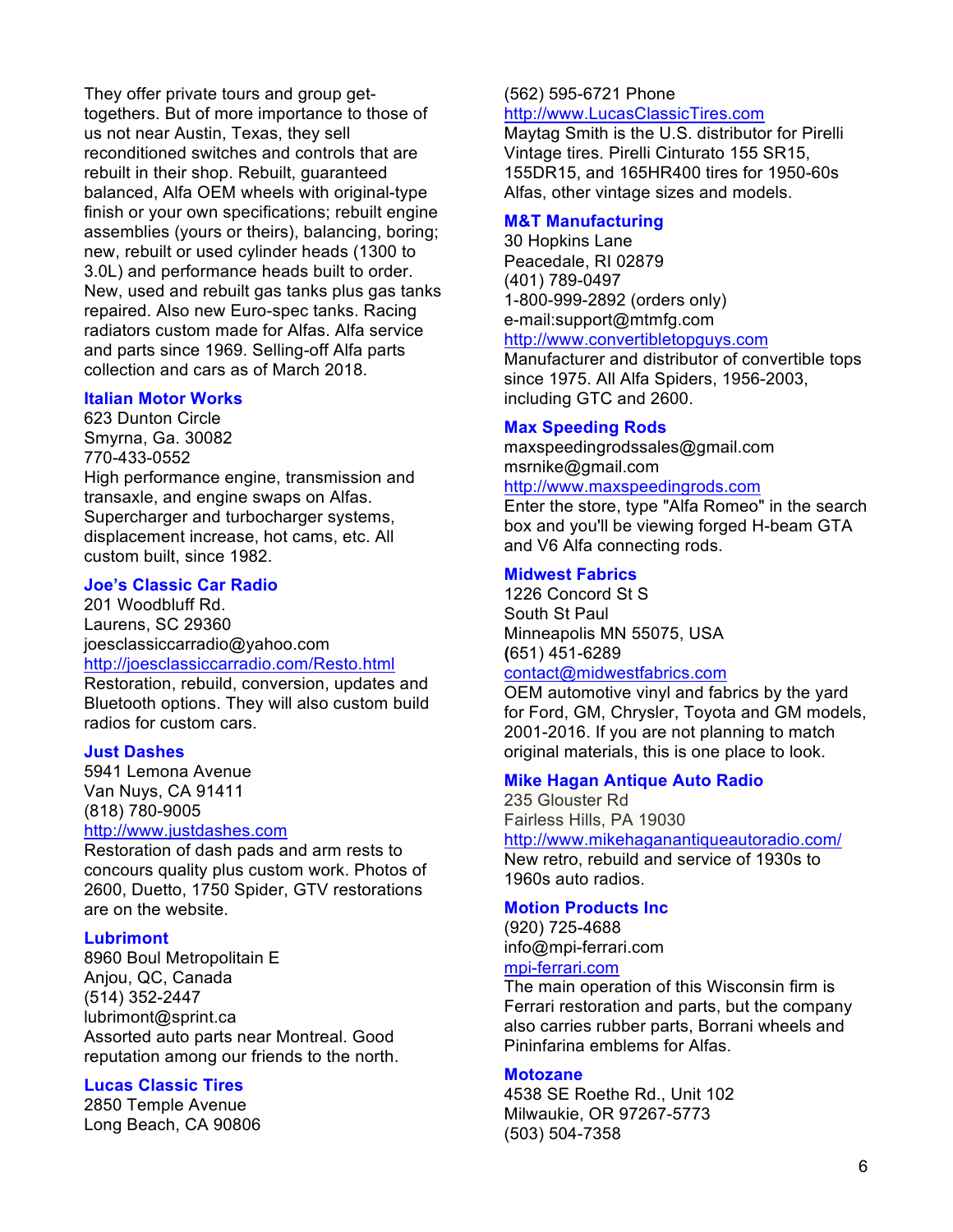#### http://motozane.com/

Specialized parts such as Milano/GTV6 fuel pump mounts, GTV6 taillight circuit board, V6 valve cover bolts with hex heads, GTV6 light circuit boards. Sunroof surround, sunroof handle bezel in powder-coated 6061 billet aluminum.

#### **Mr. Fiat**

(678) 637-5103 info@mrfiat.com

#### http://mrfiat.com/italian/alfa-romeo.html

Very extensive rubber parts (e.g., Duetto side view mirror seal), mates, lenses, gaskets, grilles, hubcaps, mechanical parts and things such as Duetto steering column switches, original-type stainless wiper blade arms, wiper motor and wiper linkage. Very extensive online catalog. Need a repro Alfa Romeo radiator header tank sticker or an early Bosch voltage regulator? They can be found here.

# **Nasko's Imports**

5409 S. E. Francis (54th and Foster) Portland, OR 9726 1-877-4NASKOS (503) 771-1472 Independent Alfa service, parts and sales; large new and used parts stock, 40 years in Portland.

## **O.D.D. Parts Fabrication**

Jim Simpson 18853 Orange Ave. Sonoma, CA 95476 Office: 707.939.1457 Cell: 707.738.9661 Email: oddparts@vom.com http://www.oddparts.net

Parts fabrication and repair since 1991. Rubber, electrical, grilles, trim, logos, hub caps, wheels, rebuild of Montreal windshield pump motor, sending units, metal pieces for any car. Even Rolls-Royce luggage straps and a 1937 Lancia Astura license plate lamp.

## **Orion Motor Sports**

5605 N. 168th St. Omaha, NE 68116 (402) 331-5913 Orion Engineering is a full service race,

restoration and fabrication shop located in Omaha, Nebraska with a staff of mechanics, fabricators, machinists and engine builders and expert race and vintage preparation. Enclosed transporters for vintage, SCCA or IMSA events with a trackside support staff available. Founder Jack Beck personally has 3 national championships, numerous SCCA silver and bronze medals and countless SCCA divisional titles. Also restoration of vintage racecars.

# **Paeco**

2400 Mountain Drive Birmingham, AL 35226 (205) 823-7278 gofast@paeco.com http://www.paeco.com

Will build an engine to any specification from street to SCCA national. Full machine shop and new or remanufactured parts. Stage 1 through Stage 4 engines. Also parts from aluminum pulleys to Lumenition Ignition Systems. Downloadable catalog.

#### **Palo Alto Speedometer**

718 Emerson Street Palo Alto, CA 94301-2410 (650) 323-0243

# http://www.paspeedo.com

Restoration of vintage gauges, from tachometers to speedometers to clocks. Check the Velia restored Veglia Borlett page of Alfa gauge faces.

#### **Pierce Manifolds**

321 Kishimura Drive, Gilroy, CA 95020 1-800-874-3728 (orders only) 1-408-842-6667 (tech support) webercarbs@piercemanifolds.com mike@piercemanifolds.com

#### http://www.piercemanifolds.com

Largest US distributor of Weber carbs, rebuild kits, parts, gaskets, seals, tools, linkages, tuning aids and manifolds. Rebuilder of vintage Weber carbs. Manifolds for Spica-to-Weber conversion. This is so the next owner can go to Wes Ingram for Weber-to-Spica converson.

# **Performatek**

PO Box 1096 Sherborn, MA 01770 (508) 655-8079 aokress@comcast.net http://www.performatek.com

Andy Kress offers high performance street and track wheels, brakes, bushings (polyurethane), tie rod ends, exhaust systems, driveline, brake lines, wheels, and torsion bars, programmable engine management system and suspension parts.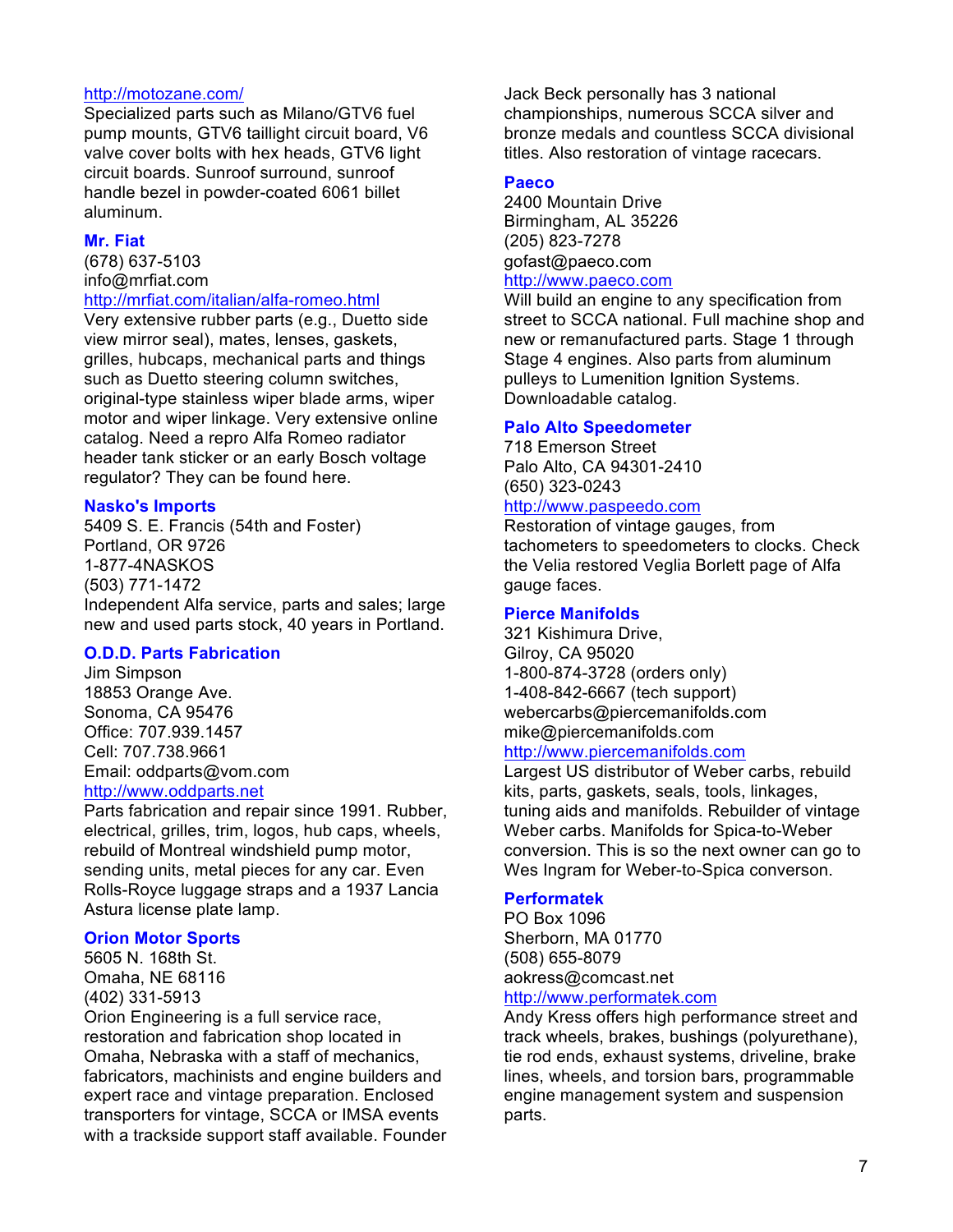# **Redline Weber**

19699 Van Ness Ave, Torrance, CA 90501 (800) 733-2277 redline@redlineweber.com http://redlineweber.com

Weber carburetors, rebuild kits, conversion kits and parts for over 30 years.

# **Re-Originals**

3034 FM 1988 East Goodrich, Texas 77335 832-632-9289 (Sales-Susan) 832-632-9290 (Sales-Marco) 832-632-9295 (Matt) 936-327-5520 (Fax) matteo@reoriginals.com http://www.reoriginals.com

Matt Jones' Restoration parts for Italian cars, from window regulators to windshields, vintagestyle tires in modern rubber, to rubber parts, plus virtually everything between. Need a Duetto door jamb latch or the chrome cowl plate? It's here. If Matt does not have it, he can probably have it made. Extensive catalog. Matt also has a related upholstery business at: http://www.reoriginalscustomupholstery.com/

# **RML Automotive**

106 Anita Ave. Daytona Beach, FL 32114 (386) 258-0243

# http://rmlalfa.com/rml/

Richard Lovecchio has worked on Alfas for nearly 30 years and races them as well. RML 401MT Performance Ignition and kits for owners to install on four-cylinder Alfas. Also a new Lucas (external reproduction) distributor with points. An inventory of parts plus restorations.

## **Robbins Auto Top Company, Inc.**

321 Todd Court Oxnard, CA 93030 805) 604-3200 Fax: (805) 604-3201

# http://www.robbinsautotopco.com

Haartz Stayfast and Robbins Sunfast cloth tops for Giulietta, cast-iron 2-liter to 2000 spiders and virtually every post-war Alfa. Typical time to install is listed as 5-7 hours, but double that if you have never installed a top. They also offer tonneau covers for Duetto and later spiders.

## **Robin Hoeven**

879 West 22nd Street San Pedro, CA 90731-5827 (310) 548-3983 (310) 503-3344 4hoeven@cox.net Rebuilt thermostatic actuators for Spica mechanical fuel injection. Two-year guarantee. Over 3,200 built since 1988. Stainless steel tube. Damaged cores accepted.

# **Roman Auto Prep**

593 S. Lake Pleasant Rd. Attica, MI 48412 (810) 721-9631 (shop) fax (810) 721-2468

# http://www.romanautoprep.com

Full restorations and vintage race prep by Roman Tucker. GTA specialist, but has handled everything from 6c2500 to 1300 GT Jr. The website lists the location as Lapeer, Michigan, but the shop is actually located just north in Attica.

## **Roman Racing**

# http://www.romanracing.com

Robert Loglisci does 3.0L V6 conversions on Alfa Spiders, 1966-1994. Ever seen a Duetto with a V6 engine and chassis upgrades? Check the website, including videos. Roman Racing is located in British Columbia, Canada.

# **Serpent Autosport**

17109 Rosnick Place Granada Hills, CA 91344 (818) 368-7969 charliedimarco@aol.com

http://www.serpentautosport.com

Fiberglass body kits for spiders (flares, front air dams, Niki Lauda replica rear spoiler,). Alfetta and GTV6 rear spoiler (Andretti replica), GTV air dam and wheel flares, GTV6 louvered "tea tray", Milano spoiler lip, other custom pieces. Serpent Autosport wheels for Spider, GTV and Montreal models. Other bolt patterns by special order. Tool rolls, stainless steel lug nuts and wheel spacers. The source for stainless lug nuts in right- and left-hand thread sets for 105 series Alfas, also less-expensive chromed nuts, and a serpent t-shirt.

## **Sign Specialist**

## http://www.signspecialist.com/

Custom vinyl letters for windshields, racing numbers, general automotive use. You choose fonts, color, design, etc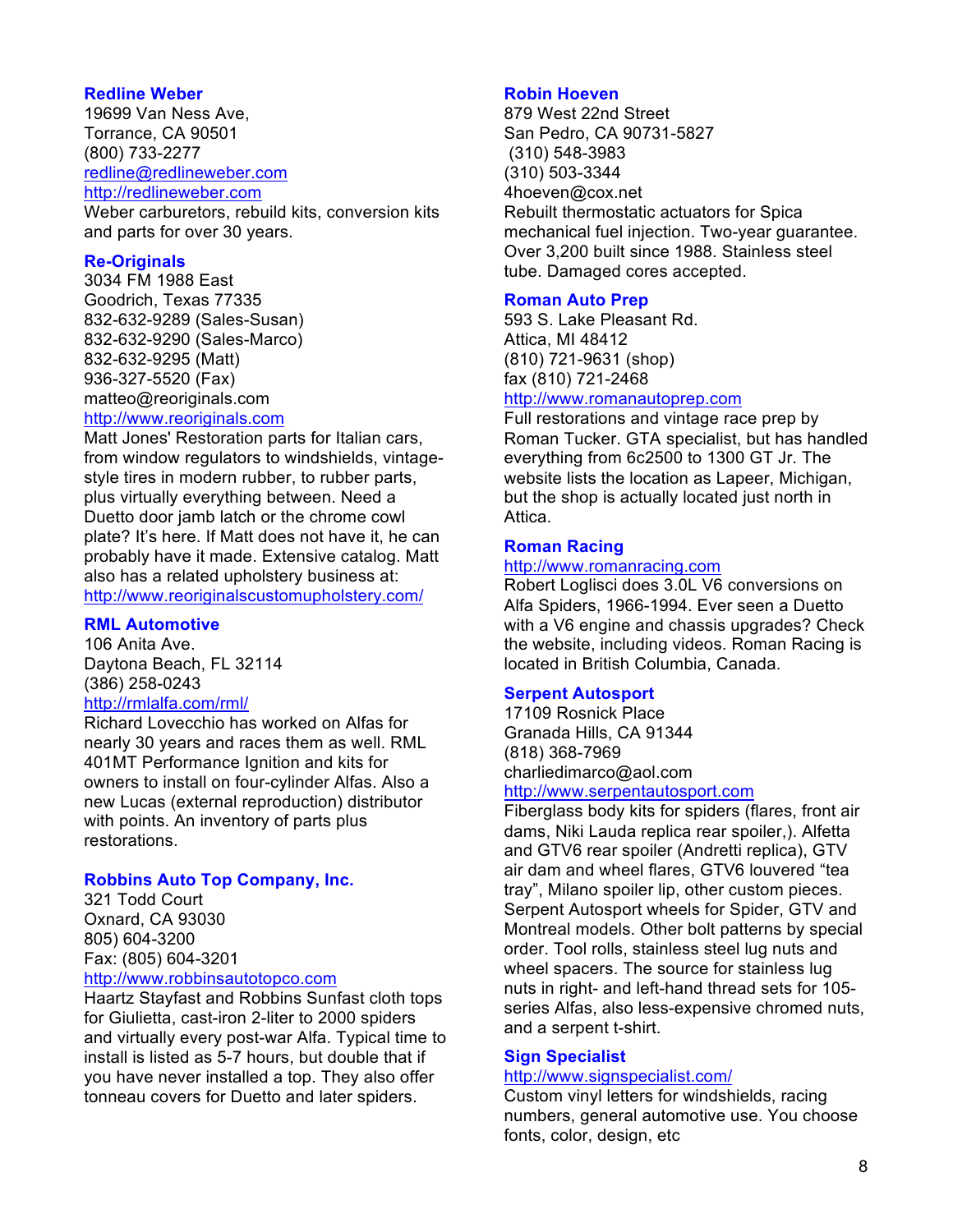# **Smooth Line**

Tarentum, PA 15084 (877) 368.4533 (toll free) (724) 274.6002 Fax: (724) 274.6121

http://www.smoothline.com/alfa-romeo-hardtop

Manufacturer of hardtops for Alfa spiders, Unique and similar to the Parish Plastic hardtops of yore.

# **Spruell Motorsports**

3897 Stephens Ct. Tucker, GA 300841 (770) 457-2532 parts@spruellmotorsports http://www.spruellmotorsport.com

Paul Spruell has been a well known Alfa racer/sales/parts/ service person since just about forever. New, used and racing parts, aluminum flywheels, Tilton flywheel products. A well-stocked repair facility and parts business.

# **Steel Wheel Guy**

(780) 450-1397 Edmonton, Alberta, Canada

https://www.facebook.com/TheSteeringWheelG uy/

Doug Lepak does wooden and plastic steering wheel repair and restoration to a high standard. A revew and photos of his work, from wooden to carbon fiber, is at

http://www.hotrod.com/articles/restoring-factorysteering-wheels/

# **Trail Auto**

24349 Ann Arbor Trail Dearborn Heights, MI 48127-1707 (313) 561-3327

The name is from the mid-1970s when Dean Russell leased a bay to work on Alfas at Caesar's Trail Auto, a general auto repair shop. You can get to Dean best by sending an email (for some reason he's slow to answer with an oily transmission case in his hands). Trail Auto is an Alfa-only repair facility, plus Dean keeps yards of parts cars plus three warehouses of new and used parts. Parts, engine and transmission rebuilds, vintage restoration, race prep, Spica tuning. The bays are always busy with Alfas brought from all over. Look for the old gas station full of Alfas.

# **Vick Autosports**

(817) 483-9933 (information) 1-800-466-3428 (orders) Fax: (817) 483-1104 info@vickauto.com

#### http://www.vickauto.com/newstore/

Alfa owners answer calls. Find parts by selecting a model. Custom programmable fuel injection units, billet cams, fuel tanks, upgraded radiators to badges. PDF catalog for download. Jerry Phillips is constantly expanding the range of items, although the majority are for 1970- 1995 models.

# **Vulcancad**

Lake Orion, MI (248) 882-2221 mistairjoe@yahoo.com Longtime AROC member Joe Rubinstein creates 3D mapping and printing to reverseengineer broken, used, worn out parts – some times from engineering drawings or blueprints. He can supply a digital model or a cast and fully-machined part.

# **Victoria Plating**

Victoria B. C., Canada (250) 385-0341. http://www.victoriaplating.ca

They are very good and very reasonable (an unusual combination for chrome and nickel plating) but the import/export part is a hassle. Some Alfa restorers recommend using Victoria for large batches, but not individual pieces. In business for over 45 years.

## **Vintage Customs**

1520 Pike St. NW #5 Auburn, WA 98001 (253) 735.1616 daron@vintagecustoms.net or: info@vintagecustoms.net http://vintagecustoms.net

Complete restoration from rust repairs, metal fabrication. GTAm, GTA, Berlinas and other Alfa projects are featured on the website. Parts cars and restorable Alfas for sale. Ask for Daron or Cyndi Walker.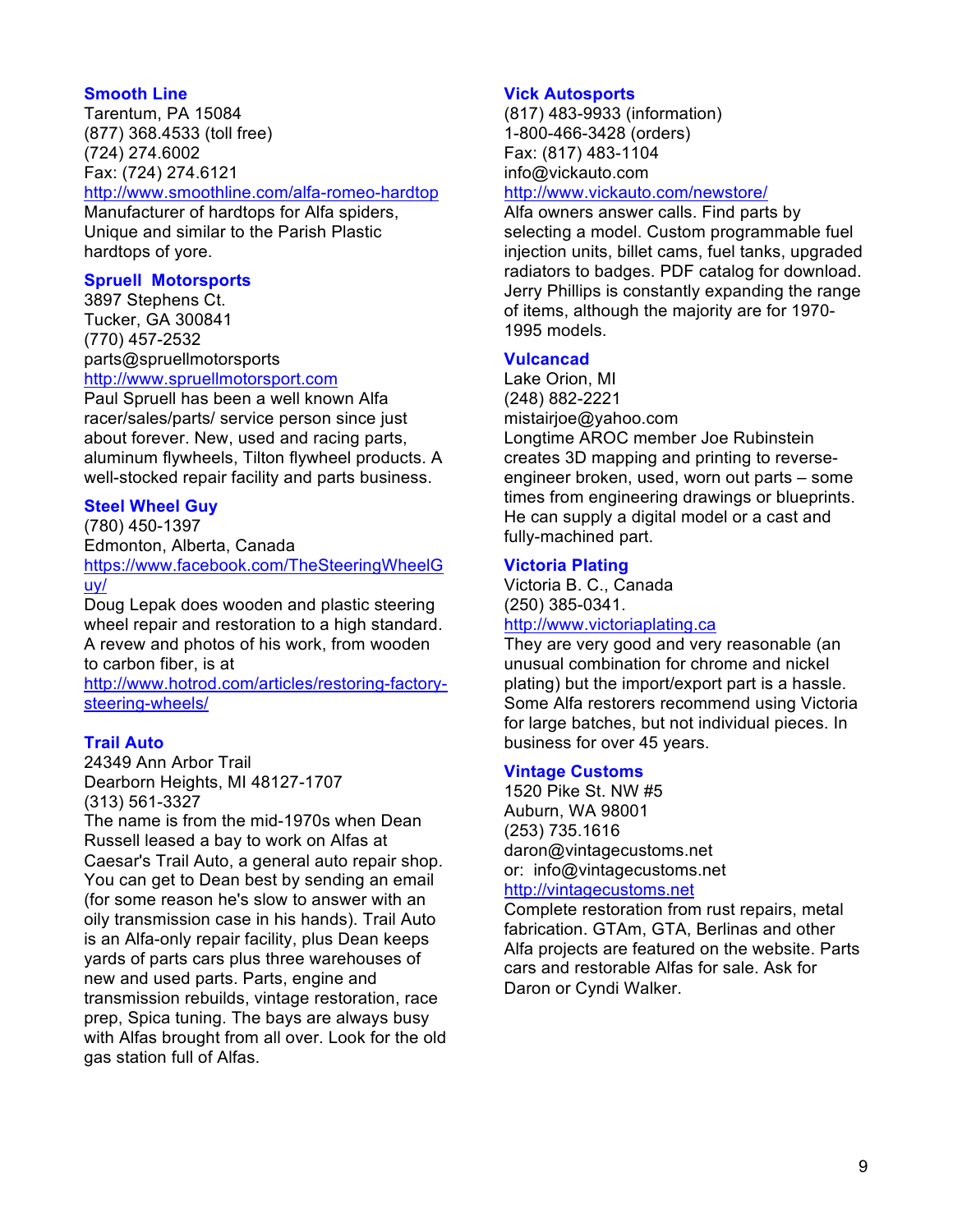# **Wolf Steel**

1Ballerina Frelighsburg, QC J0J 1C0 450-298-5078 sales@alfaparts.net allen@alfaparts.net http://www.alfaparts.net/index.html

Allen Hall makes and sells steel replacement panels for Giulietta, Giulia, GTV, Duetto, 1750 and 2000 Spiders, cast-iron 2000 and 2600 Spiders, Alfetta and GTV6. Floor pans, fenders, rockers, trunks, etc.

# **World Upholstery and Trim**

Thousand Oaks, CA (805) 921-0100 1-800-222-9577 http://www.worlduph.com/

Once known as XKSS Upholstery, World Upholstery offers seat, interior kits. Door panels, headliners, material by the yard, plus convertible tops for Giulietta, Giulia, Duetto, Giulia GT, 1750 and 2000 Spiders, Giulia GT, GTV, GTA, GTC, Alfetta, GTV6 and Montreal. Original Italian wool and Wilton wool carpets. They also sell Haartz-approved Raggtopp Protectant and matching dye in spray cans for all Alfa colors.

# **Parts/Modification/Restoration OVERSEAS**

# **A.F.R.A. SaS**

Via Carducci 36/38 20019 Settimo Milanese (MI) Phone (Italian): 39 02.32861126 Phone (English): 0039.02.3286 1122 Fax: 0039.02.32861150 afra@afra.it

#### http://www.afra.it/

Click on the British flag in the upper right corner of their website for English translation. Over 40,000 original Alfa Romeo spare parts from outlets in Settimo Milanese, Rome and Verona. Perfect replicas of grilles, body panels, rubber parts, mechanical parts, etc., for virtually all models since the 1930s. A quick glance found the pedal box a Junior Zagato. Need a woven cloth rope gasket for your 6C 1750? Got it. The site is divided to recent and vintage Alfas, then model-by-model. Credit cards accepted. Open Monday-Friday.

# **Alfaholics**

London, England Phone: 01144-1275-349-449 mail@alfaholic.com

# http://www.alfaholics.com/

Richard Banks offers a very extensive range of Alfa Romeo stock and performance components for 1964-1978 cars plus spiders to 1994. Click on the menu at top to change currency from Euros to dollars. Manufactures GTA-type/replica aluminum wheels (6x14 Strada and 7x14 Corsa), SZ windshields, new rear propshafts, floorpans, Duetto fuel tank, TZ steering wheels, sports suspension packs. Cars for sale, articles on working on your Alfa, plus online video clips. Of personal interest is their throttle quadrant setup for all LHD 105/115 series cars as the spindle is often worn and sloppy after 50 years of use. 105 (Giulia) cars a specialty. They have jumped across the pond to be vendors at several several AROC conventions.

## **Keys4Classics.com**

PO Box 182

Campbell, ACT 2612 Australia Fax: 309-218-5246 (USA) Fax (Australia) (02) 6100-6114 sales@alfapro.com

#### http://www.keys4classics.com

Key blanks and cut keys for most Alfa Romeos from 1930s to current models. They can work from number codes or even sometimes photos with descriptions and car model name.

#### **Alfa Romeo Parts**

Netherlands info@arparts.nl http://www.arparts.nl

Unless you speak fluent Dutch, click on "Enter" then select "English" from the bottom of lefthand column. Most of the site is still in Dutch, but they speak English and you can send an email if you get stuck. Ragazzon exhaust, Squadra chip tuning, suspension lowering sets, Cadamuro body panels, racing parts.

## **Alfa Stop**

PO Box 50 Belper, Derbyshire DE56 1AS United Kingdom Phone: +44 (0) 17-382-2000 Fax: +44 (0) 177-382-1900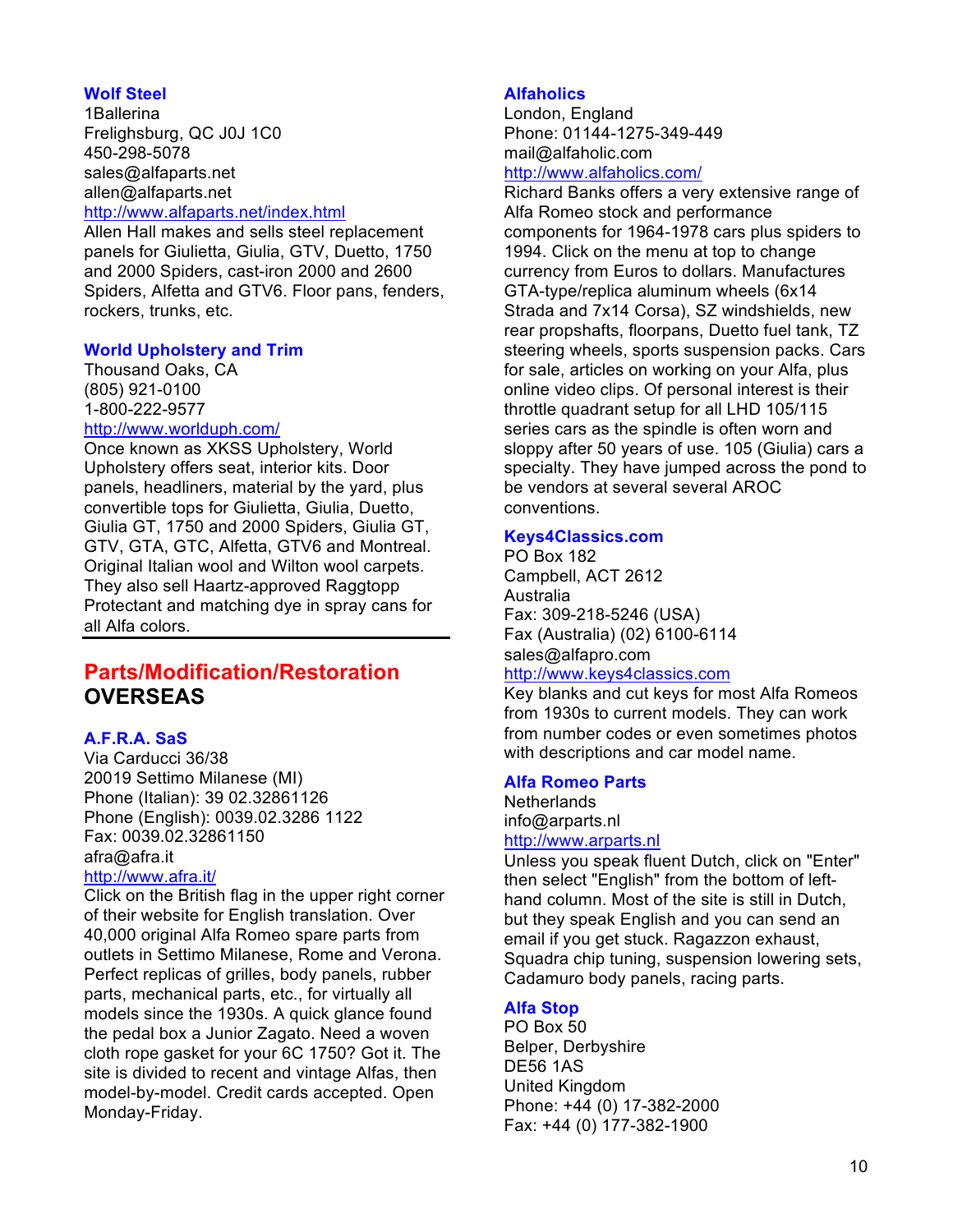# sales@alfastop.co.uk http://www.alfastop.co.uk

Focused largely on 1950s-1970 Alfas. Unusual items such as stainless steel gas tanks for Giulietta and 101 series Alfas; rubber mats for Giulietta Berlina, Sprint Speciale and many others; Stainless exhaust systems for 2600; brake, clutch, engine, steering, suspension, transmission parts, exhaust systems and manuals. Parts for Romeo trucks. Visa, MasterCard and American Express accepted. The name comes from their original business: brakes for Alfas.

# **Autodelta**

Forza House St. Leonard's Road London, NW10 6ST, UK sales@autodelta.co.uk

# http://www.autodelta.co.uk

Of interest to owners of recent-production Alfas. Engineer Jano Djelalian developed body kits, tuning and components for many Alfas never imported to North America, which might be of interest if you should happen to drop a Twin Spark or newer V6 into your old Alfa.

# **Bertelsbeck Automotive GmbH**

Geschaeftsfuehrer / MD Ralf Bertelsbeck Carl-Sonnenschein-Str. 34 59348 Luedinghausen Germany Tel.: +49-(0)2591-892770 Fax.: +49-(0)2591-8927729 info@myalfa.eu Registereintrag: Amtsgericht Coesfeld, Registerblatt HRB 11205 http://www.myalfa.eu

Ralf Bertelsbeck sell OEM, NOS and reproduction parts for Alfa Romeos. Columns of PDF catalogs by model are ready for download. The 1966-1994 Spider catalog alone is 192 pages, with virtually every body panel and chassis part available, including repro Duetto bumpers, dash pads, vents. Many parts are made with their own tools, metal stamping parts, rubber parts, bushings and more. Formerly Alfa Service Bertelsbeck & Hurtienne in Bönen, Germany. The website has some English translation available for parts, but prices are in Euros.

# **Biondi Lamierati**

Via La Casscina 4/a Malalbergo, Bologna, Italy +39 051 872969 info@biondilamierati.com

# http://www.biondilamierati.com/

Italian maker of exact replica steel floor pans and rocker panels for Giulietta SZ, spider and sprint, Giulias, Duetto, 105 Spiders, GTV, berlinas and even ES30 Zagato. Giuletta hood, seat frames and most new metal parts for many models are in the online catalog. The English is largely transliteration, reading as if assembled from an Italian-English dictionary, but images with each description help. Extensive inner and structural sheet metal for Giuliettas.

# **Classic Alfa**

London, England

# http://www.classicalfa.co.uk/

Extensive rubber seals for 750 and101 Giuliettas. Parts for 1900s through Montreals and '94 Spiders. Early Giulia GT vent window latch. 1964-67 Sprint GT front fenders. Headlight bowl with back cover for Duetto 1600 Spider, 1900 oil pan gasket. Begin by selecting a currency then an Alfa Romeo model. Worth perusing for hard-to-find parts.

# **Del Priore**

Zum Roden 5 D - 31275 Aligse/Lehrte fon +49 (0) 5132 - 825060 fax +49 (0) 5132 - 825070 info@del-priore.com

# http://www.del-priore.com/del-priore.html

German seller with body panels, chrome, stainless and a rubber seal list for Giulia spiders, GTV, Berlinas. Wheels, covers, hubcap emblems and more. Not every site carries bumpers and grilles for early-60s 2000 Touring Spiders. If you have a Spider with covered headlamps, Del Priore stocks a Carello rubber gasket below the cover clamp (that headlamp cover kits seldom include). Links by model are divided into body and mechanical part sections, followed by subcategories. Click on the British flag English translation. PDF catalogs for download are available, but were last updated in 2013. Still useful as a part reference, then go to the website to locate current prices.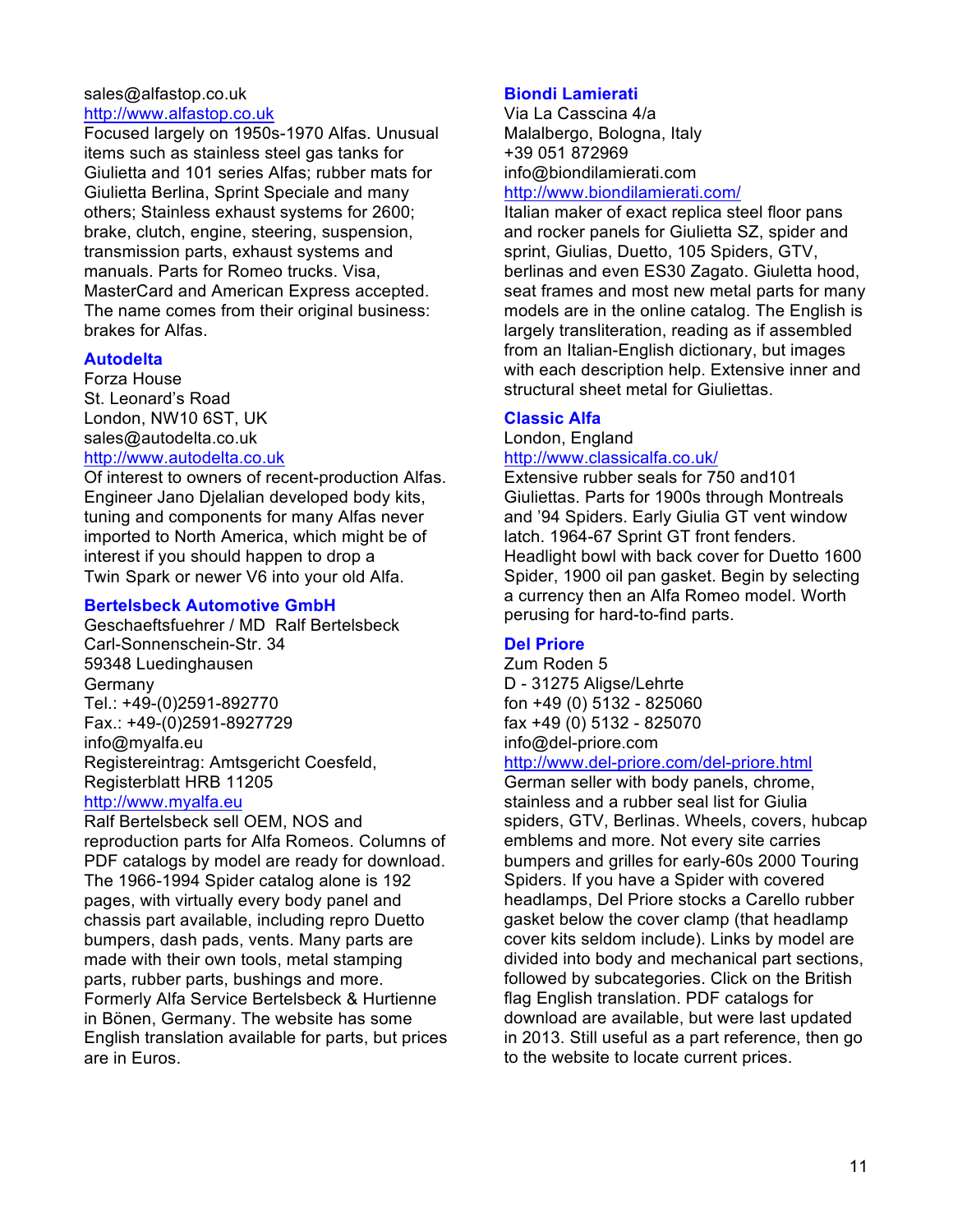# **EB Spares Ltd.**

Alfa Romeo Parts & Sources 31 Link Road Westbury Trading Estate, Westbury Wiltshire BA13 4JB England Phone: 01373 823856 http://www.ebspares.co.uk/

New replacement and performance parts for over 40 years. Only for Alfa older than five years (by agreement with Alfa-Great Britain). Parts up to 60 percent less than dealer pricing in England, from Giulietta through Brera. Many parts and categories. Original Golden Lodge HL plugs for restoring Spica equipped Alfas. 105 series repro ignition switch with keys. 2000 GTV grilles. Sheet metal is specific and detailed, such as floor pans for late- and early-GTV, not generic.

# **Formula 2 Design**

Via Matteotti 44 40505 Funo Italy Phone: +39 (0)51 864935 fax +39 (0)51 8651203 Custom and racing parts for new Alfas. Furiani Racing Hamburg,Germany info@formula-2.com farinaufficio@tiscali.it http://furiani.de

OK, so maybe you won't ship your Alfa to Germany for race prep. Great 'Sport-und Tourenwagen' site all the same. These guys are serious vintage racers, with lots of Giulia sedans and GTVs.

# **Heinbrand**

Kurfüsten Str. 15 52066 Aachen Germany 0049 (0) 241-911-125 info@heinbrand.com http://www.heinbrand.com

Alfa, Maserati and Ferrari parts. Good start. Text is in German. Most parts are new, many are their own reproduction parts for vintage Alfas. NOS Giulietta speedometers in euro and US versions, NOS tachometer. Washer foot pump for 101 cars. Recently sold a 102 Vignale coupe similar to the show car Delmas has and a Sprint Speciale low-nose. Serious stuff.

# **Alfa-Service Hurtienne GmbH**

Siemensstr. 32 59199 Bönen Tel: +49-(0)2383-93640 Fax: +49-(0)2383-936429 Geschäftsführer: Rainer Hurtienne t.schmidt@alfa-service.com

# http://www.alfa-service.com

Formerly half of Bertelsbeck & Hurtienne. Tim Schmidt is the Sales Manager) New and used parts. Need heater parts for your 1966 Alfa? Every component is available. Huge array of Alfa parts, many nearly impossible to find on our side of the pond. Select "United States" for translation. Pricing is in Euros.

# **Highwood Alfa**

27A Welfield, Bishopston Swansea SA3 3EP England Phone: (+44) 1792-234314 http://www.highwoodalfa.com/ From new GTV6 brake calipers to inner and outer headlamp housings for Bertone 2600 coupe or early 105 fuse boxes, Chris Sweetapple at Highwood carries it. AFor easier ordering, they have an online guide to part names with numbers which can be copied and pasted into an e-mail for orders and requests. Original parts, repro parts, reconditioned and used parts. The clearance section has Alfa wheels that were not refinished to standards but are good trunk spares for a driver-level car. Currency exchange calculator link. The site has links to all manner of Alfa-related things.

# **Haekner GmbH**

http://haeckner-shop.com/ Parts site is in German. Extensive listing.

# **HistoTec**

#### http://www.histo-tec.de

engine, brake and performance parts. Website is in Deutsch.

## **ItalParts.com**

Via Company Oostkanaalweg 5-d 2445 BA Aarlanserveen **Netherelands** 49(0)5231 6161450 Fax: +49(0)5231 6161448 H. van Ingen Schenau info@italparts.com http://www.italparts.com

Need an inlet manifold for your 1924 Alfa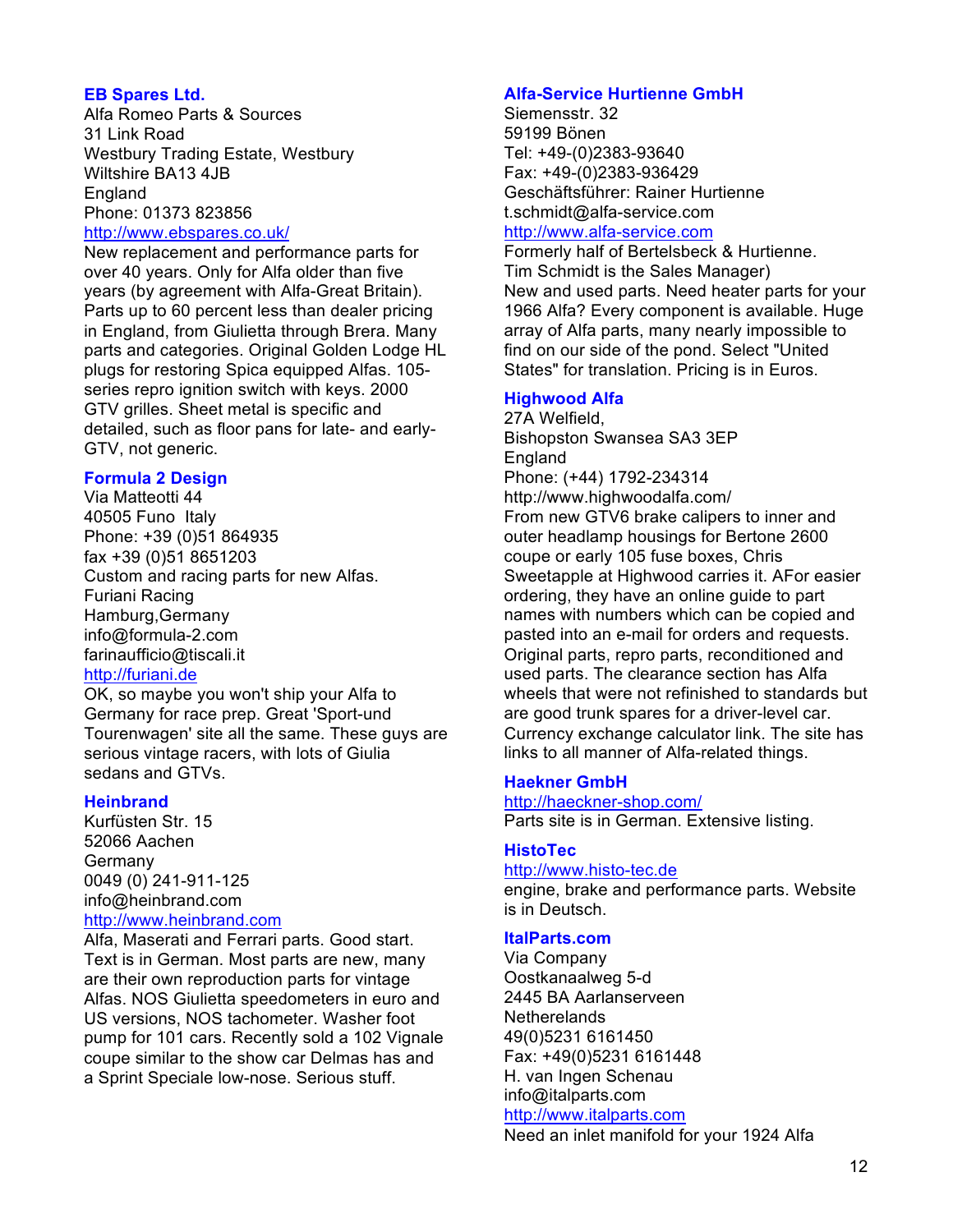Romeo RL? H. van Ingen Schenau has knock-off spinners for 1900 Borrani wire wheels or door button set and tail lamps for a TZ1. Lots of 1930s 6C and 8C parts. Rare Giulia and Giuletta stuff. Some of the items can be found elsewhere, others are extremely rare parts. Some descriptions are in English, some are Dutch.

#### **Mt. Carmel Spares**

info@mtcarmelspares.com Mt. Carmel, Israel +972-52-6502424

# http://www.mtcarmelspares.com

Many reproduction decals, such as an early Giulia Series Lubrication Chart and 37 different paint code plates for 1950s to 1970s Alfas. Original style hose clamps for 1955 through 1993, some ordered from the original OEM manufacturer to be exact duplicates. Source of many small parts as such as a Giulia rear view mirror support screw or caged nuts for GTV6 and Milano models. Nice array of little specialized nuts, clips and clamps unique to Alfas or old European cars. Parts are divided into five categories: Interior, Exterior, Restoration Decals, Underhood Detailing and Chassis Hardware. Also carries New Old Stock (NOS) parts. Speak Italian, English and **Hebrew** 

# **Officina Gozzoli sas**

via Claudia 211 41053 Maranello Mo Phone: 0536/941240 gozzolo@gozzoli.com http://autotrasformazionigozzoli.it

Performance and race prep. High performance and racing intakes, carbs, rods, cams and other parts. All text is in Italian.

# **OKP Parts**

Germany Xaver-Weismor-Str. 94 D-81829 Munchen +49(0)89/322 1180 info@okp.de

# http://www.okp.de/t3/index.php

Click near the top of the page for an English translation. Some rare items such as 1900CSS tail lamps or ES30-R Zagato (that's the 1991 Zagato spider) convertible boot. Founded by Mathias Körber and Christian Ondrak. OKP reproduces Alfa parts that are otherwise no

longer available. Since 1986, recently moving from a Munich warehouse to a larger facility.

#### **White Ellerton**

Warwick Road, Borehamwood, Herts WD6 1US England 0208 236 0444 wep.uk@virgin.net http://www.whiteellerton.co.uk/ourservices/automotive-and-aircraft-acrylics.html

Acrylic thermo-forming company and makers of new perspex windows for your Giuiletta Sprint Zagato, Tipo 33 or other rare old racing Alfa.

# **THE OTHER STUFF**

#### **AutomobiLiFotoArte**

automobilifotoarte@hotmail.com http://www.automobilifotoarte.com Framed, limited-edition photo art prints of Alfas and other classic automobiles. Twenty prints of each frame is typical before the original is destroyed/deleted.

#### **Books4Cars**

4850 37th Ave. S. Seattle, WA 98118 (206) 721-3077 books@books4cars.com

# www.books4cars.com

Auto and motorbike books and manuals. In March of 2018, 620 Alfa Romeo titles were listed. Most are items such as a 1972 warranty policy or a 164 Climate Control Shop Service Repair Manual in Italian. Virtually all offerings are maintenance manuals or sales brochures with a few 2600 newsletters and similar oddities interspersed.

#### **McLellan's Automotive History**

mailers@mclellansautomotive.com http://www.MclellansAutomotive.com

A note on the website states that after 55 years, the business and site are for sale. Massive collection of out-of-print books, manuals, magazines, memorabilia and sales literature. The first Alfa Romeo group is 1911-1914 photos from the original negative.

#### **Quarto Books**

The Old Brewery 6 Blundell Street London N7 9BH, United Kingdom +44 (0) 20 7700 6700